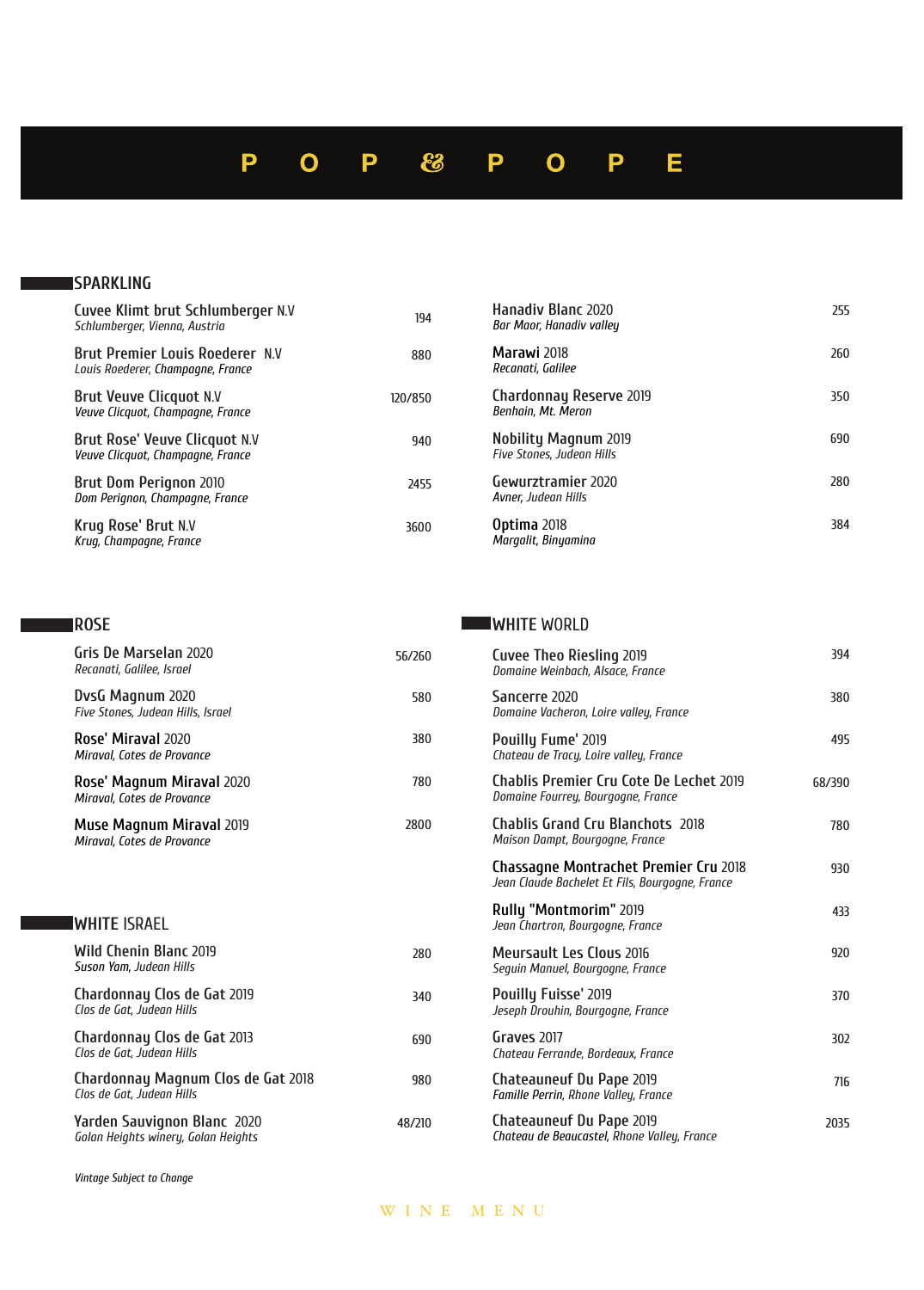### P 83 E  $\overline{O}$ P P  $\overline{O}$ P

## **WHITE** WORLD

| <b>Soave 2020</b><br>Tamellini, Verona, Italy                                      | 234    |
|------------------------------------------------------------------------------------|--------|
| Louro 2019<br>Rafael Palacios, Galicia, Spain                                      | 48/225 |
| Seleccio White 2018<br>Edetaria, Catalonia, Spain                                  | 490    |
| Atlantis 2020<br>Estate Argyros, Santorini, Greece                                 | 55/210 |
| Cuvee Monsignori 2018<br>Estate Argyros, Santorini, Greece                         | 716    |
| <b>Zeltinger Sonnenuhr Auslese Riesling 2018</b><br>Markus Molitor, Mosel, Germany | 1250   |
| Ned Sauvignon Blanc 2020<br>Ned, Malborough, New Zealand                           | 210    |

## **ISRAEL**

| Fellini 2019<br>Seahorse winery, Judean Hills        | 243    | 0c<br>Вe  |
|------------------------------------------------------|--------|-----------|
| Antoine 2017<br>Seahorse winery, Judean Hills        | 382    | Ya<br>Gо  |
| <b>Marselan Reserve 2017</b><br>Recanati, Galilee    | 278    | Ya<br>Gо  |
| Harel Syrah 2018<br>Clos de Gat, Judean Hills        | 270    | Ya<br>Gо  |
| Harel Syreh Magnum 2015<br>Clos de Gat, Judean Hills | 988    | Ya<br>Gо  |
| Ayalon Valley 2010<br>Clos de Gat, Judean Hills      | 1020   | Ya<br>Gо  |
| Sycra Syrah 2011<br>Clos de Gat, Judean Hills        | 1122   | Ya<br>Gо  |
| Sycra Syrah Magnum 2014<br>Clos de Gat, Judean Hills | 1625   | Ya<br>Gо  |
| Judean Hills 2019<br>Tzora, Judean Hills             | 65/270 | Ya<br>Esi |
| Shoresh 2019<br>Tzora, Judean Hills                  | 380    | Ya<br>Gо  |

| Grand Vital 2017<br>Lueria, Mt. Meron                                               | 473  |
|-------------------------------------------------------------------------------------|------|
| Enigma 2017<br>Margalit, Bynyamina                                                  | 640  |
| Enigma 2014<br>Margalit, Bynyamina                                                  | 1170 |
| Cabernet Sauvignon 2018<br>Margalit, Bynyamina                                      | 520  |
| <b>Cabernet Sauvignon Special reserve 2010</b><br>Margalit, Bynyamina               | 1986 |
| Cabernet Sauvignon 2003<br>Margalit, Bynyamina                                      | 2930 |
| <b>Cabernet Franc 2013</b><br>Margalit, Bynyamina                                   | 968  |
| <b>Cabernet Sauvignon 2017</b><br><b>Benhaim, Mount Meron</b>                       | 422  |
| <b>Cabernet Sauvignon Grand Reserve Magnum 2014</b><br>Benhaim, Mount Meron         | 2864 |
| Odysseia Magnum 2016<br><b>Benhaim, Mount Meron</b>                                 | 1340 |
| <b>Yarden 2T 2018</b><br>Golan Heights winery, Golan Heights                        | 290  |
| Yarden Cabernet Sauvignon Magnum 2015<br>Golan Heights winery, Golan Heights        | 1350 |
| Yarden Cabernet Sauvignon Double Magnum 2015<br>Golan Heights winery, Golan Heights | 2590 |
| Yarden Bar'on Vineyard 2014<br>Golan Heights winery, Golan Heights                  | 990  |
| <b>Yarden Pinot Noir 2014</b><br>Golan Heights winery, Golan Heights                | 586  |
| Yarden Merlot 2002<br>Golan Heights winery, Golan Heights                           | 1560 |
| Yarden El Rom Cabernet Sauvignon 2017<br>Golan Heights winery, Golan Heights        | 752  |
| Yarden Katzrin 2012<br>Estate Argyros, Santorini, Greece                            | 2380 |
|                                                                                     |      |

2764 **Yarden El Rom** 2012<br>*Golan Heights winery, Golan Heights*